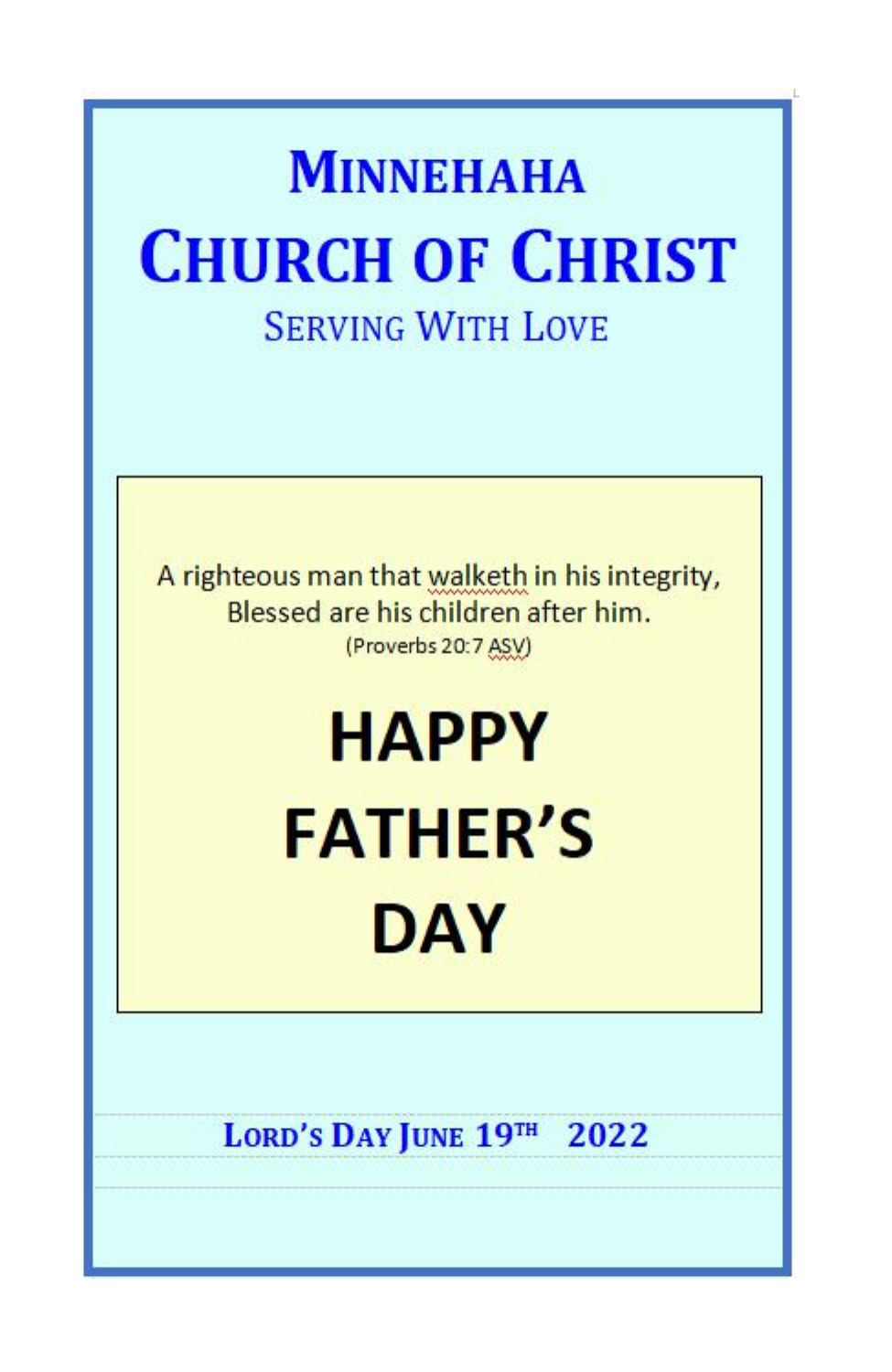## **Points About Fathers**

Charles Dailey

I have lived long enough to say something about the role of a father. I recall seeing my father just once when he delivered sand for my sandbox. I may have been five years old. I was raised by a mother figure who sacrificed much (and put up with a lot) to raise me to adulthood. But the missing father kept me from having a normal childhood. That cannot be replaced. So please don't ask me about fishing and hunting.

I do see that if there *is* a father, a child should keep the lines of communications open and respect in place. Agreement may not be possible, but respect should persist, even in the face of differences. When I see men struggling with other people in their world, I often find someone who couldn't get along with their dad. After the dad dies, there is no way to cover the scar.

A leading male figure in my life was **Don DeWelt**, originally from Portland. He was my favorite professor in Bible College and I took all of his classes. In the evenings, he held gospel meeting in area churches and I was there with Lois. He often broke out into song and those songs are still in my head. They often pop out. His views helped form my world views. As a father, a man has a great opportunity to affect those around him, and especially his own children, for years to come.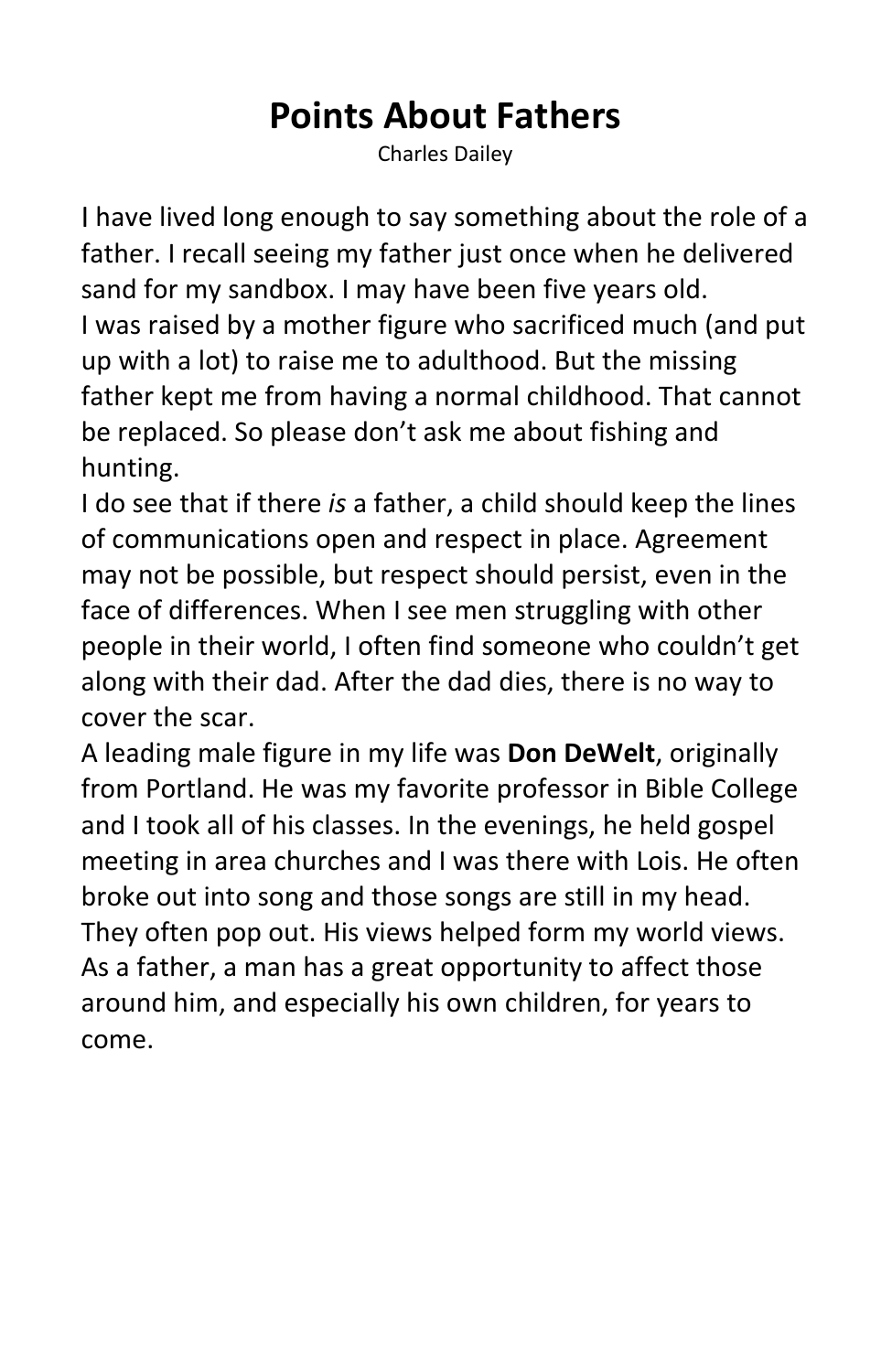## **MINNEHAHA CHURCH OF CHRIST**

3217 NE 54th Street, Vancouver, WA 98663 360-694-5725 **MIKE KENNEDY, MINISTER JAMES WELDON, ASSOCIATE MINISTER ELDERS:** James Weldon, Mike Kennedy, Sam Judd, Charles Dailey **MUSIC** AND **YOUTH:** Jim Kennedy June 19, 2022 **OFFICE SECRETARY:** Stormie Priest BullDING: Louie Staudinger<br>PREACHING IN PAKISTAN: Sam & Brittany Gill: sam gill7@yahoo.co.uk / brittanyhoff@gmail.com **ONLINE VIDEO SITE: HTTP://BITLY.WS/OYAD**

#### **9:30 BIBLESTUDY TEAM**



**Dave Kubow** Today Daniel 3



**Mark Williams** Next Week Daniel 4

#### **10:45 MAIN ASSEMBLY SINGING L EAD ERS**



**Jimmy Kennedy**



**Lauren- Taylor Priest**



**Stephanie Kennedy**

The Lord's Supper is served as a reminder of God's grace.



**Mike Kennedy** Sermon: **The Ministry of Deacons**

*Next week***: Jimmy Kennedy speaks**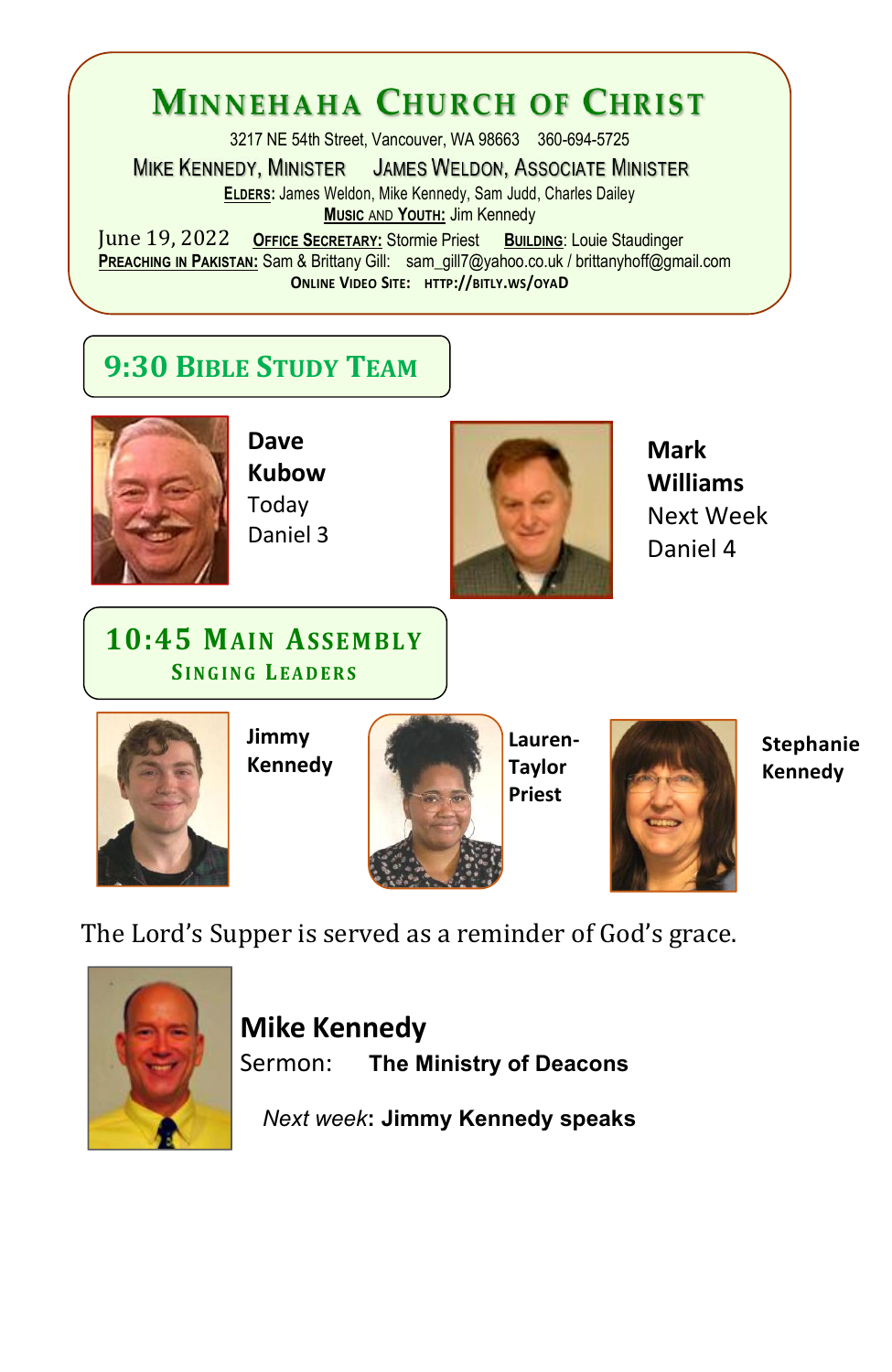**PRAYER LIST ITEMS:**

**-- Jerri Hastings** while she undergoes radiation for lung cancer.

-- **Larry Sword** likes the new facility where service and

**-- Nina Hall** has received the go-ahead for hip surgery.. It will be July 22 or earlier.

## **WEB ADDRESS** OF

#### **CHURCH DIRECTORY.**

The Church's Directory is available as an app for Apple and Android devices (smart phones and tablets), but it can also be used from a computer because it has a web address.

<https://minnehahachurch.ctrn.co>

Be assured that the public cannot see the information. Only those who are registered can see it and the only way to be registered is through an administrator, currently Charles or Mike.

Anyone registered can change their own photo, address, phone number or even add or correct information. A printed copy of the directory continues to be available, though space for information is limited.

### **THIS MONTH AND LATER**

July 31: AM: Presentation about South Sudan

The mission of the Minnehaha Church of Christ is to worship God, equipping every member to serve and build up one another and to lead people into a saving and enriching relationship with Jesus Christ.